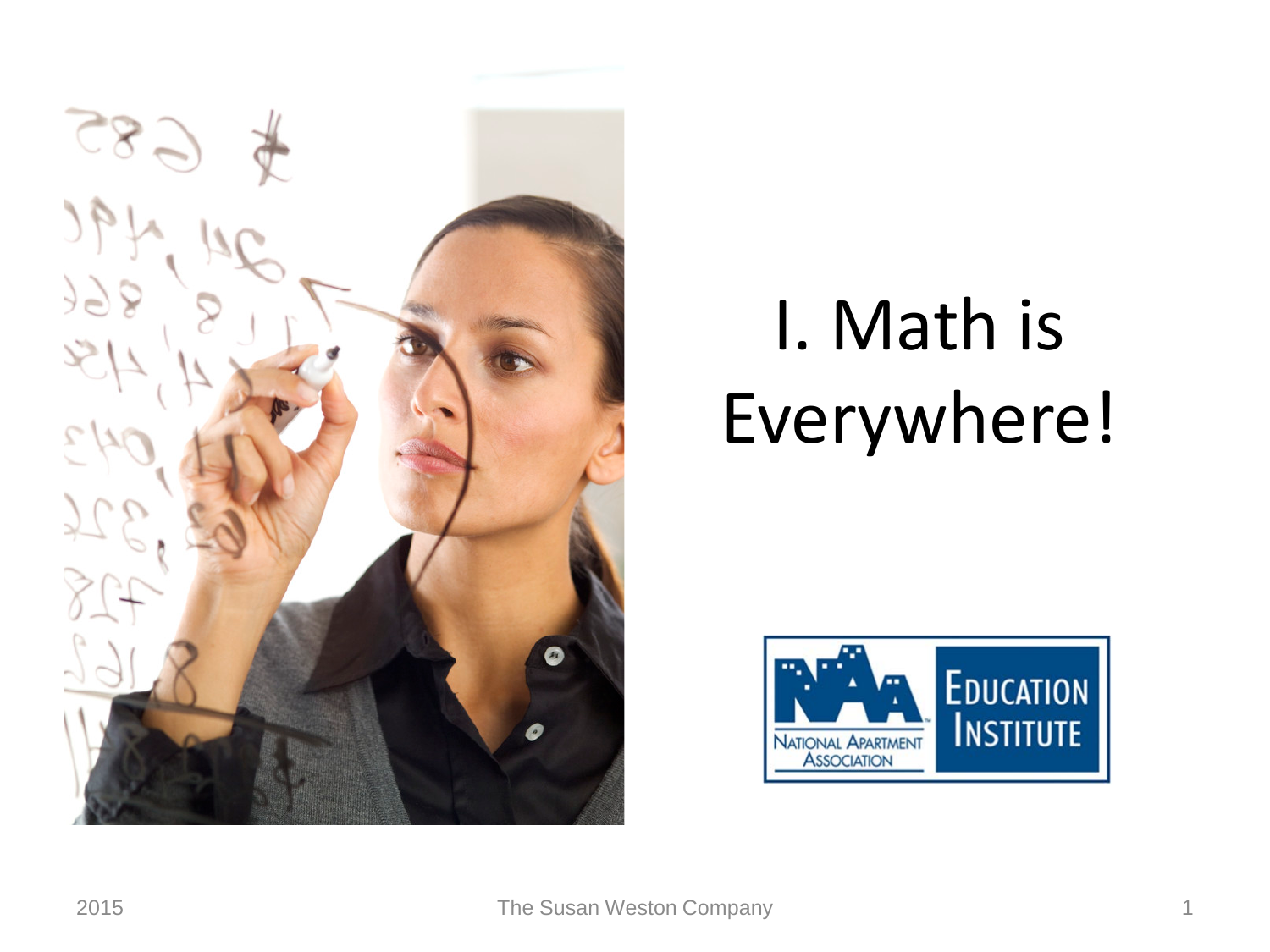## **Daily Division**

- A 650 square foot apartment rents for \$725. What is its rent per square foot?
- **SOLUTION:** \$725 divided by 650 = \$1.12
- A marketing company agrees to change your ad no less than 17 times in a year. How many times will the ad be changed each month?
- **SOLUTION:** 17 divided by 12 months = 1.42 times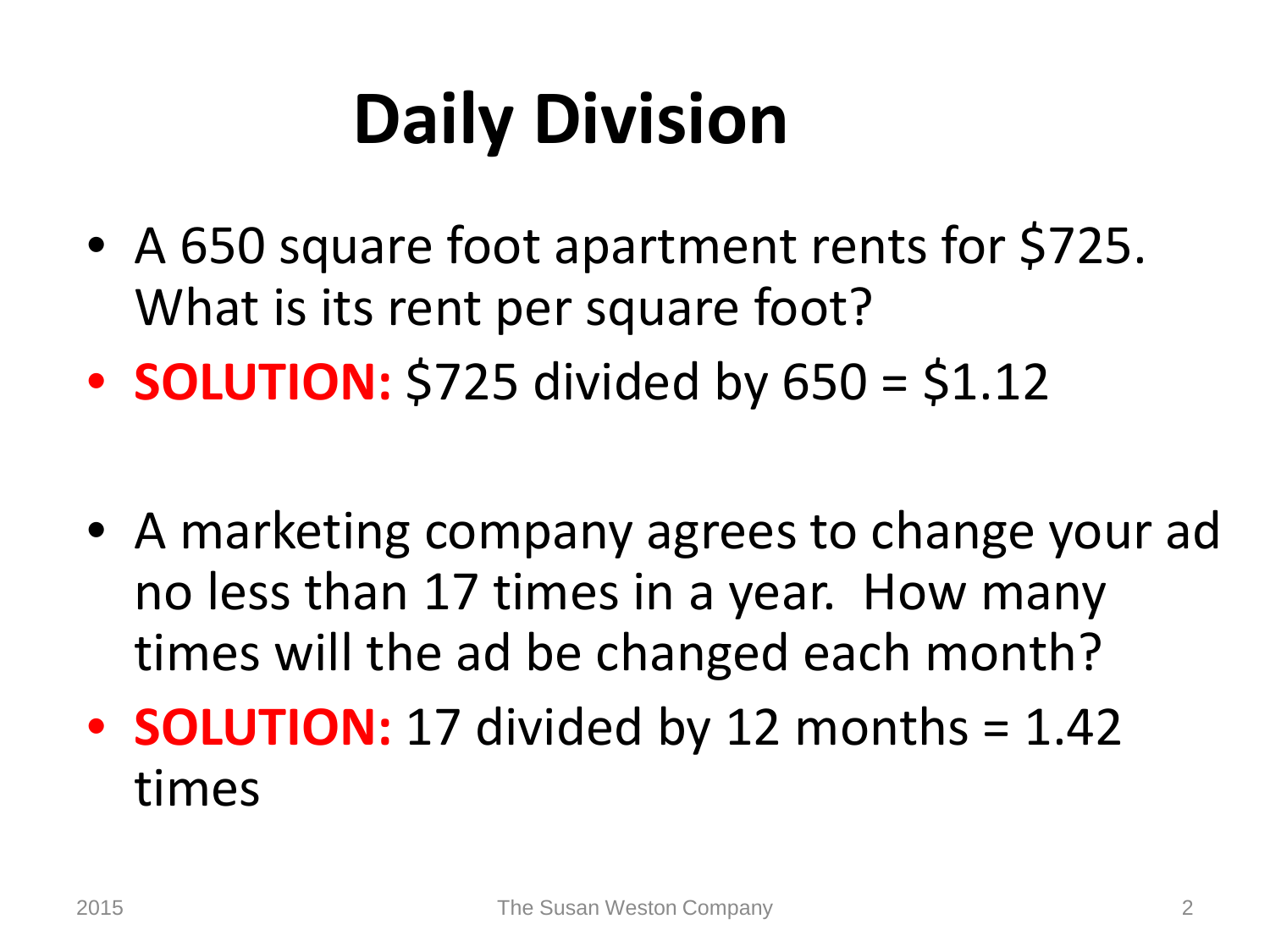## **Multiplication** Magnifies

- A property has twenty four 650 square foot A-plan apartments. What is the total square footage in A- plan apartments?
- **SOLUTION:** 24 times 650 = 15,600 sq. ft.
- Each week for the last 12 weeks you have had to replace 14 toilet flappers. How many flappers have you replaced? If each costs \$2.42, how much have you spent in total?
- **SOLUTION**: 12 times 14 = 168 flappers; 168 times  $$2.42 = $406.56$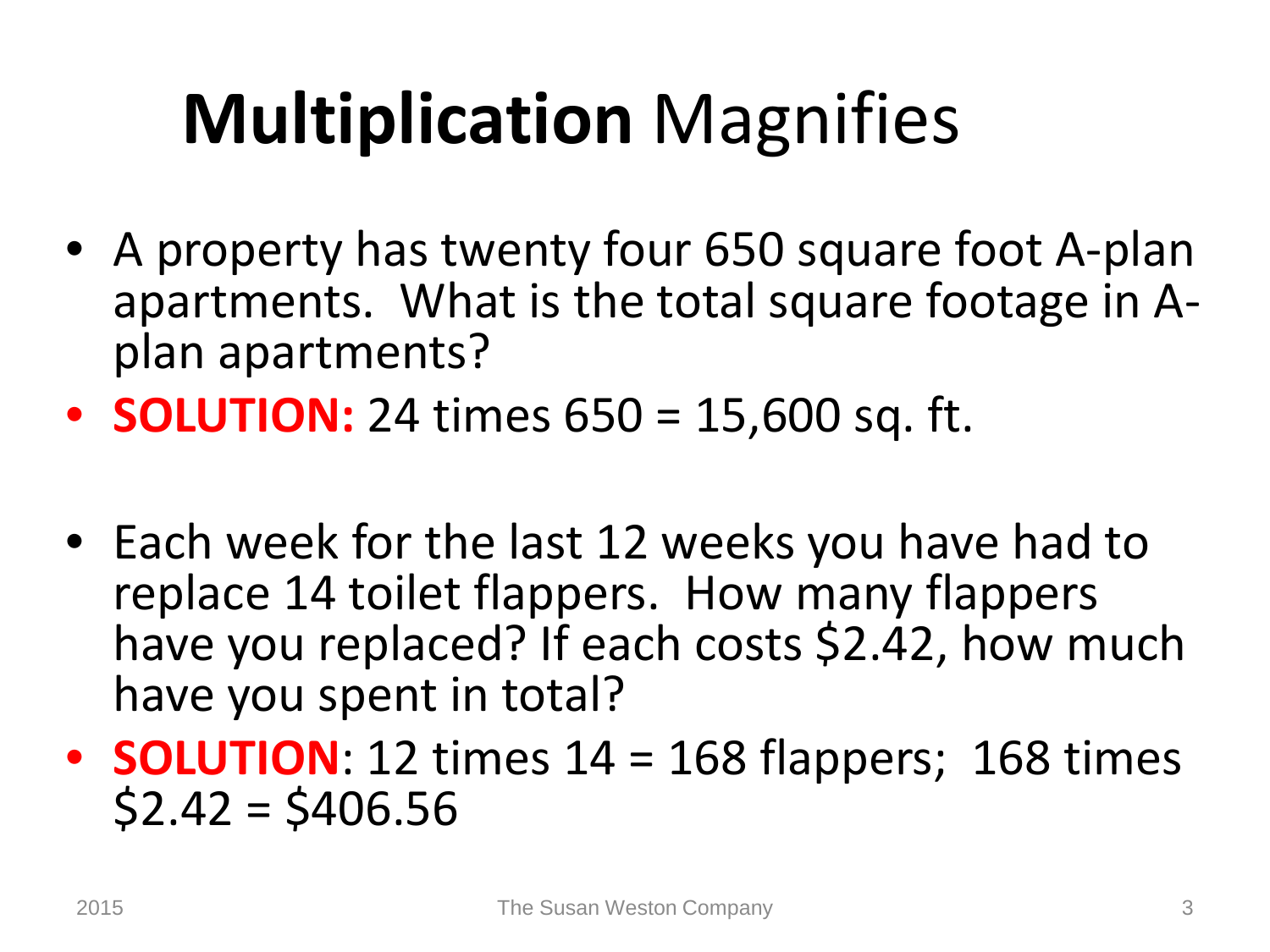# **Percentages**

To find what percent one number is of another, divide the PART by the WHOLE.

EXAMPLE: 7 is what percent of 48?

**SOLUTION:** 7 divided by 48 =.1458333 OR 14.6%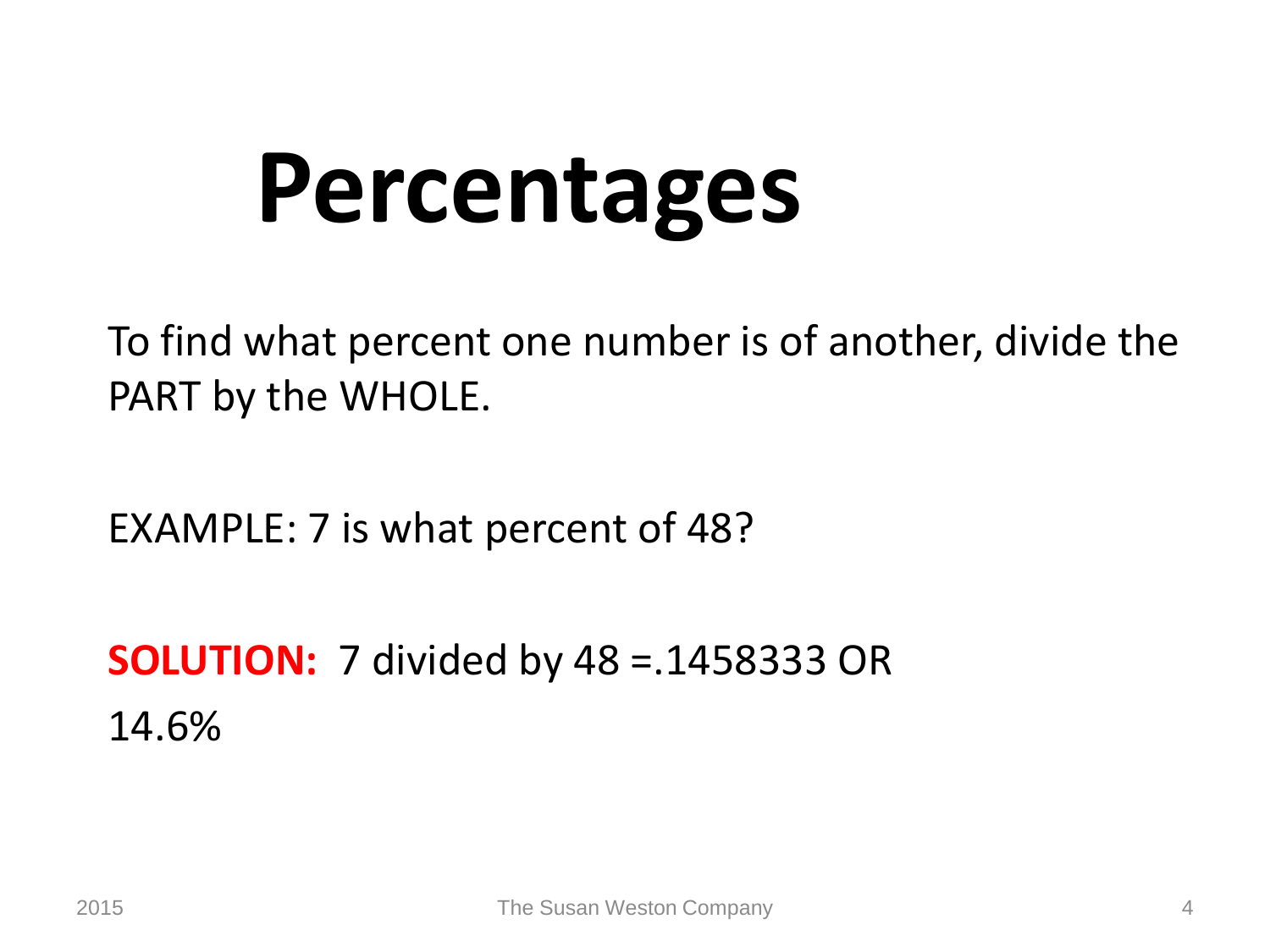### **Percentage Portions**

• Vacancy Loss this month is \$2,486. Gross Potential Rent is \$126,106. What is the percent of vacancy loss?

**SOLUTION**: \$2,486 divided by \$126,106 = .0197 or 1.97% or 2.0%

• A property has 294 units. 124 are one bedrooms – what percent of the property is TWO bedrooms?

**SOLUTION:** 294 – 124 = 170 two bedrooms; 170 divided by 294 = .57823 or 57.8%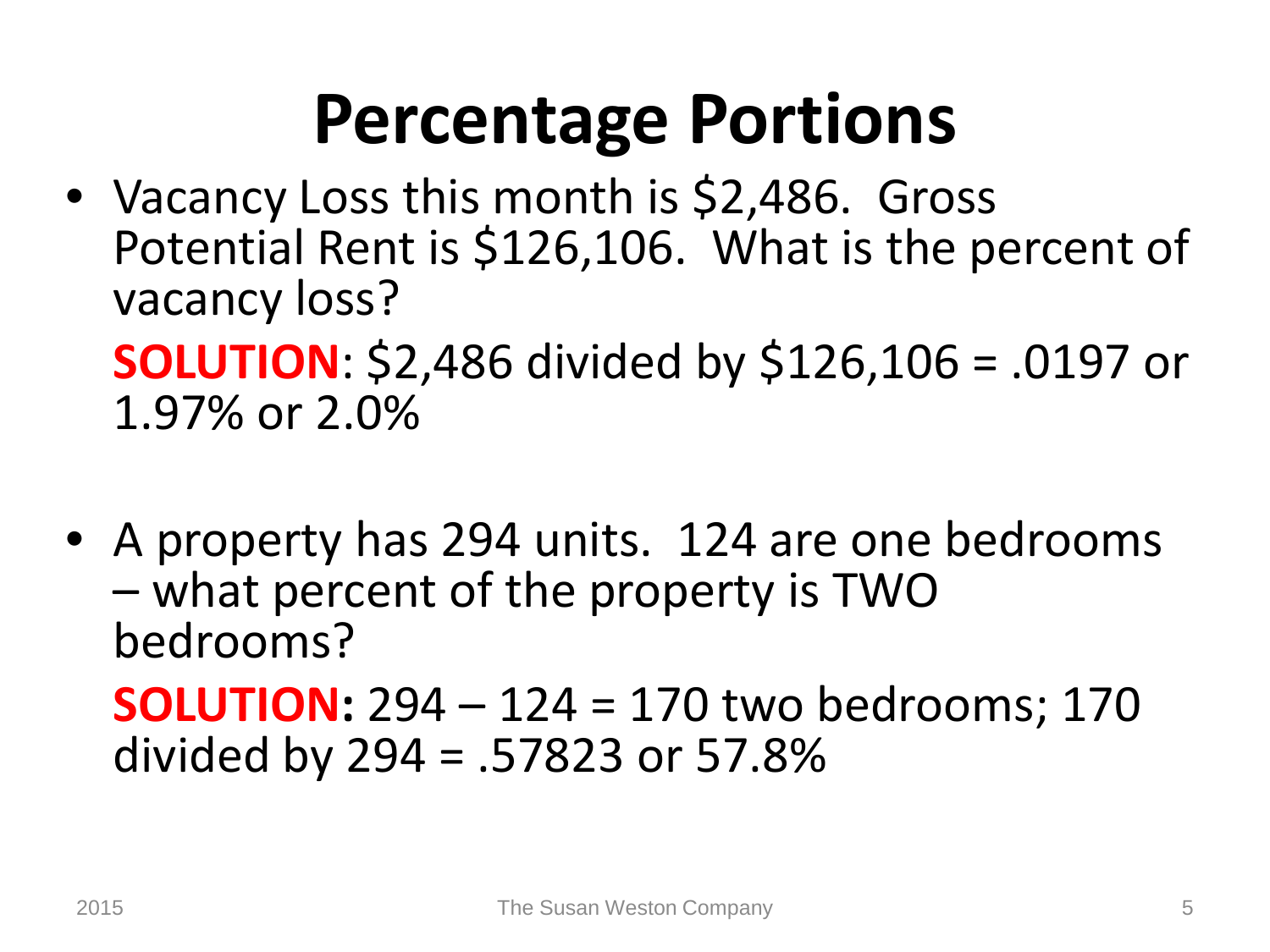### **Decimal & Percent Problems**

- Annual Gross Potential Rent is \$826,106. Collections Losses are 1.4% of GPR. How much are Collections Losses?
- 64 pieces of traffic from the Internet visited the property last month. If 32% of traffic comes from the Internet, how many total pieces of traffic are there?
- The rent has been increased on the A-2 from \$685 to \$729. What is the percentage of increase?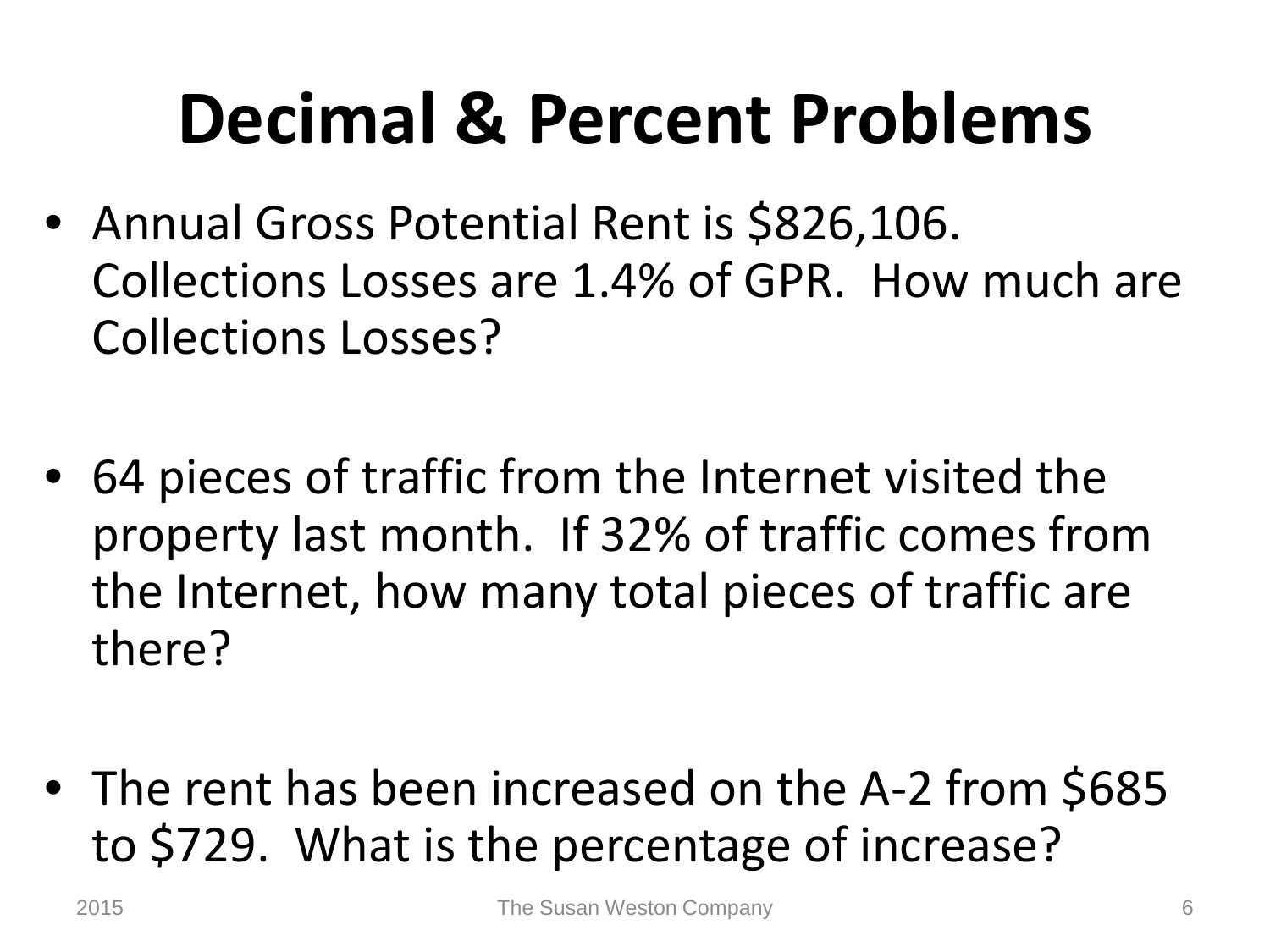#### SOLUTIONS

- $$826,106 \text{ times } .014$  (1.4% expressed as a percent) = \$11,565 = Total Collection Losses
- 64 divided by .32 (32% expressed as a decimal) = 200 pieces of traffic
- $$729$  (new rent) minus \$685 (original rent) = \$44 more rent.  $$44$  divided by  $$685$  (the original rent) = .0642335 or 6.4%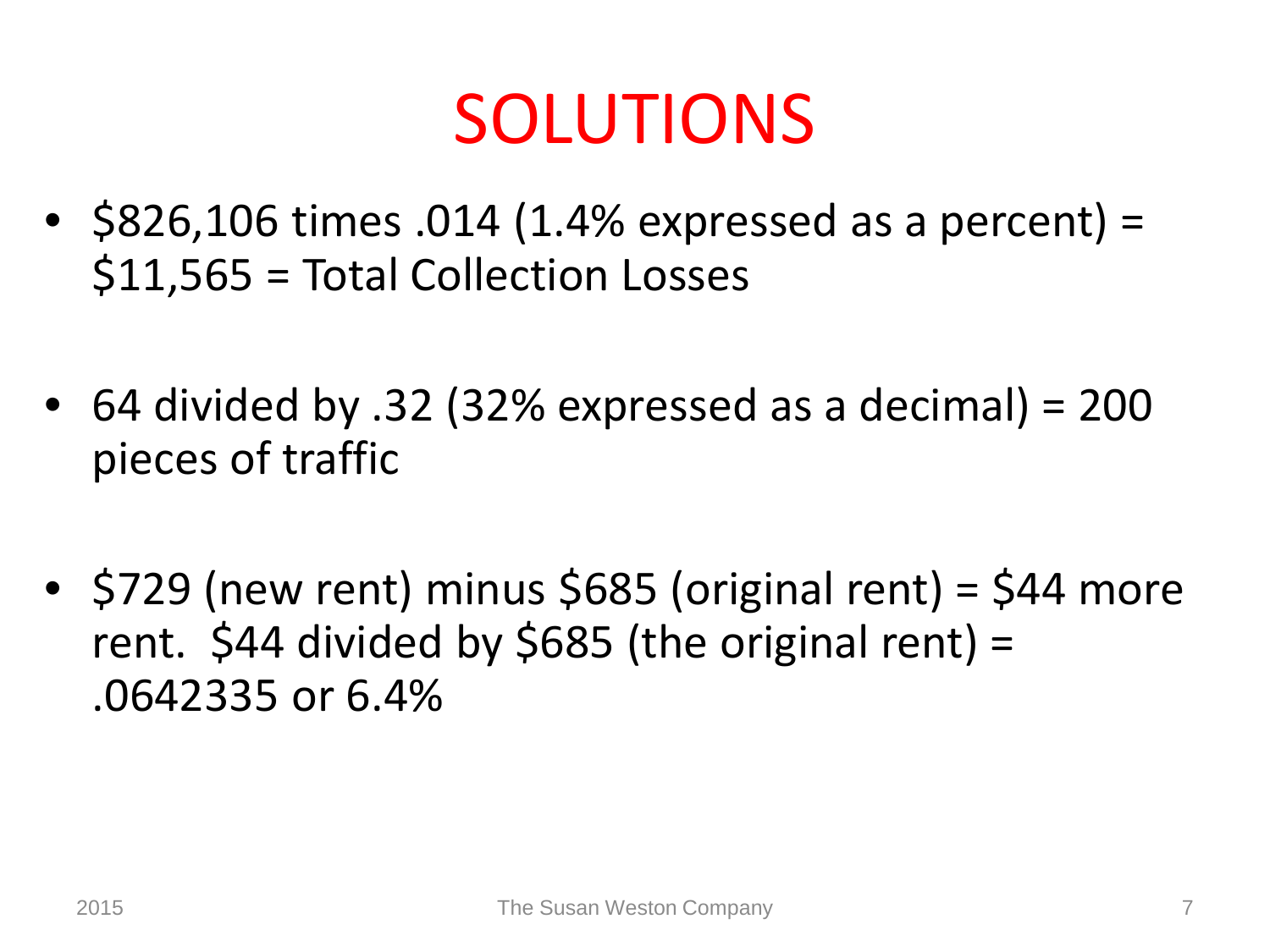

## II. Daily Operations and the Financial Statement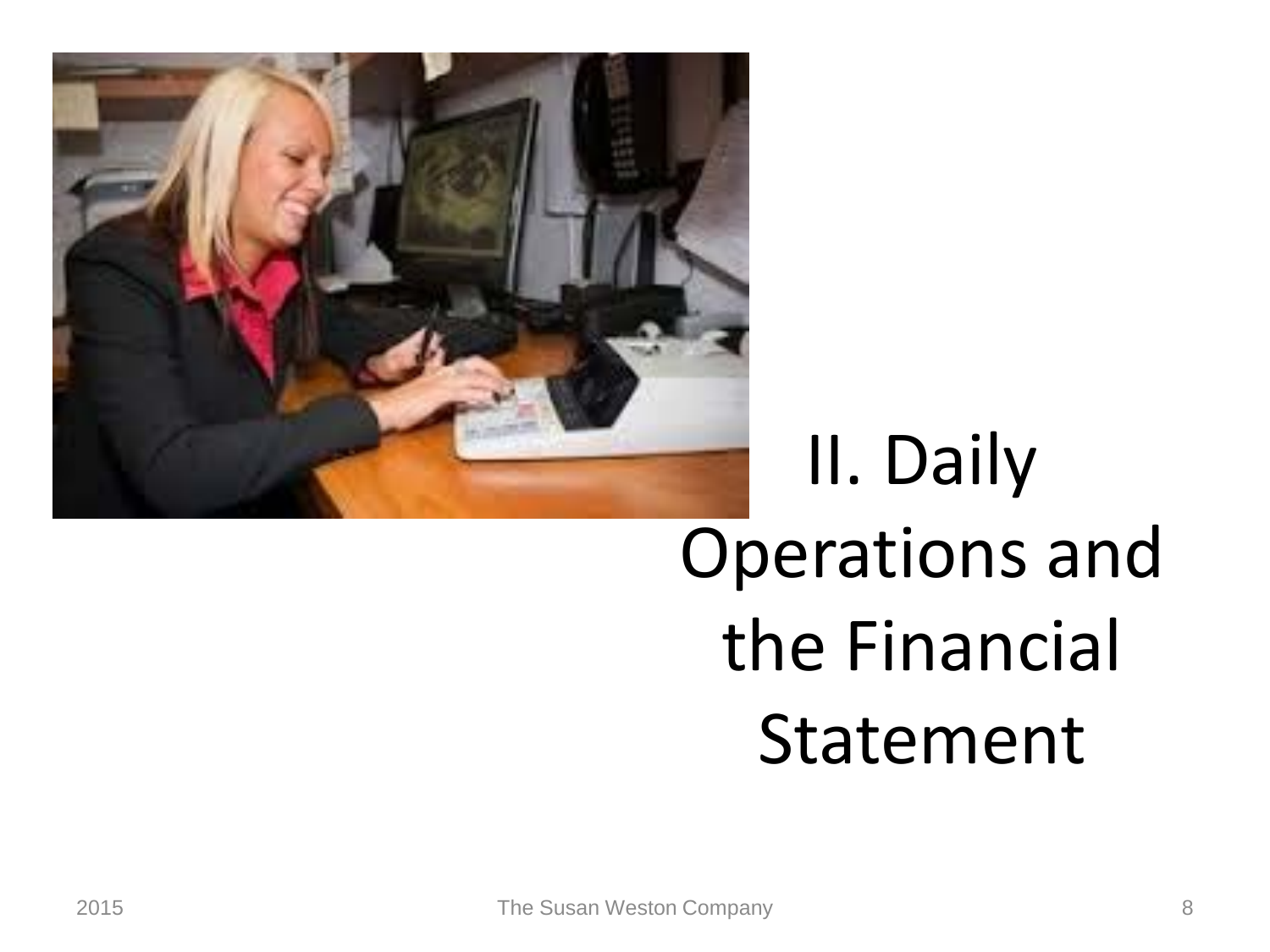#### Understand the Language

#### **\$ per Sq. Ft.**

(\$1.08/sq.ft. monthly; \$12.96/sq.ft. annually) **\$ per Unit or per Door** (\$1,214/mo average) **% of GPR** Marketing Expense is 1.5% of GPR **Averages** Annual Utility Costs average \$523/unit **Monthly vs. Annual**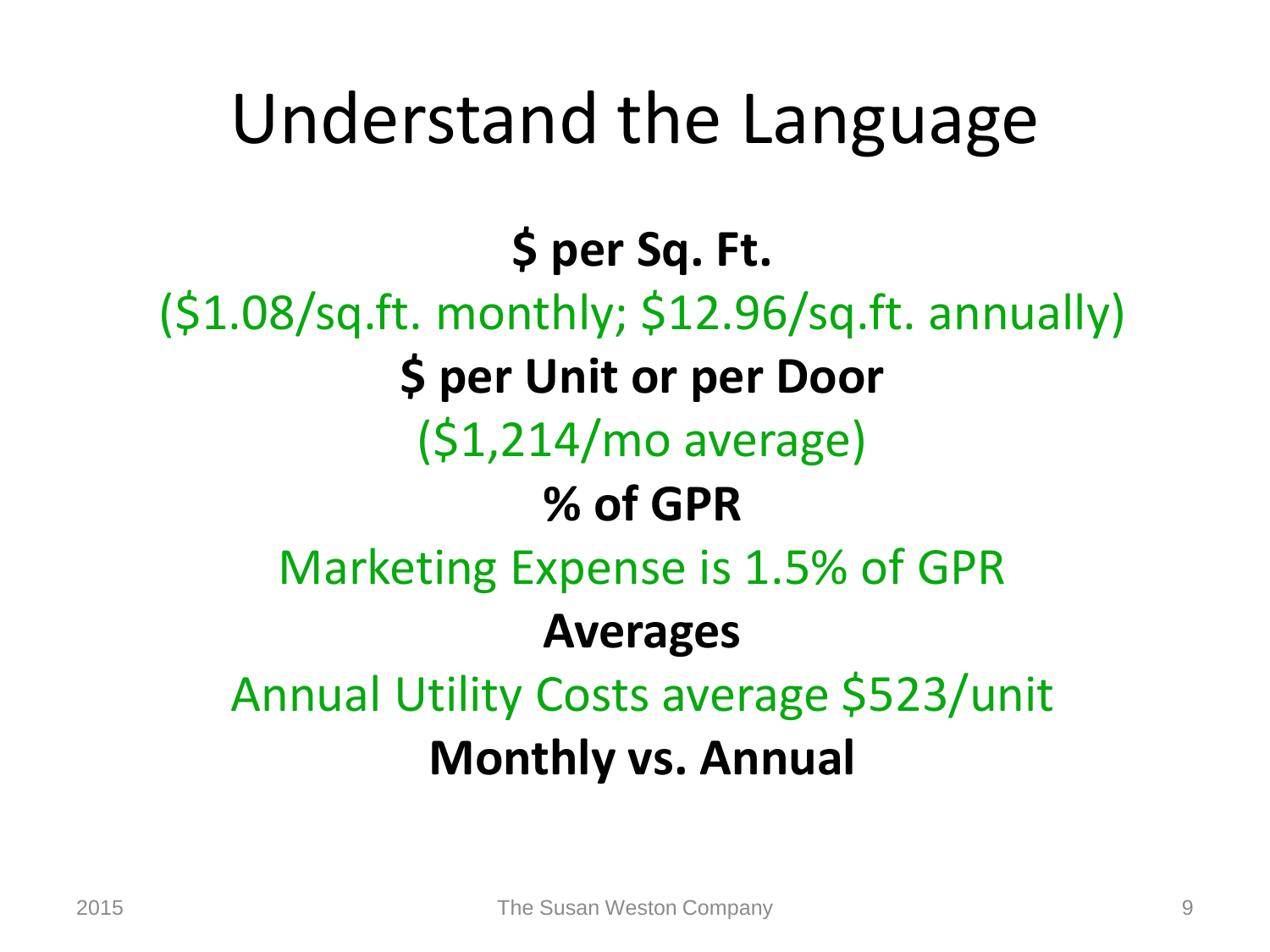

III. Budgets, Variances, Trends and the Owner's Point of View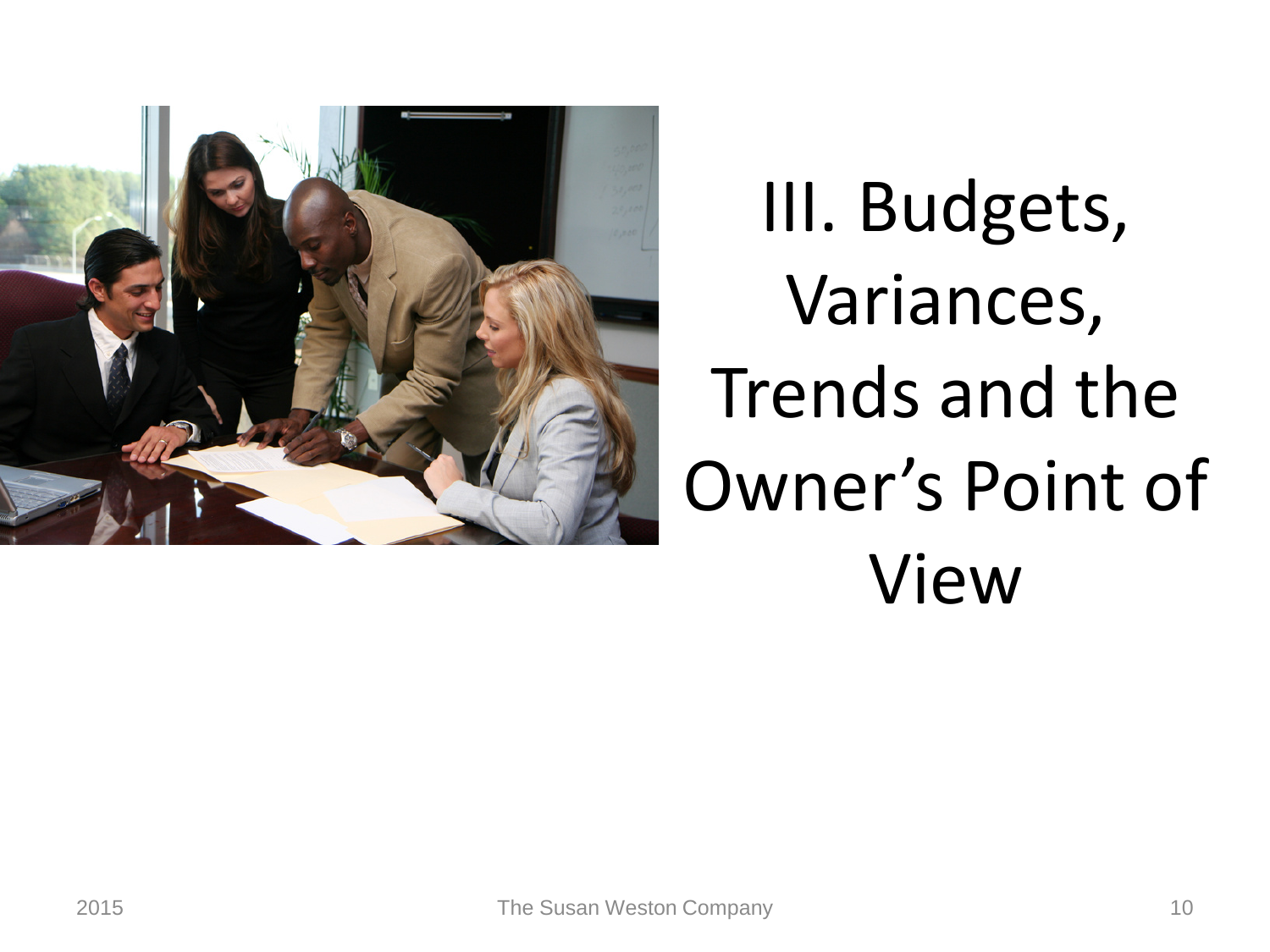

## Variances

A variance is an amount that varies from a projected amount. It can be a positive variance or a negative variance. It may be expressed as a variance %, a variance dollar or % of GPR.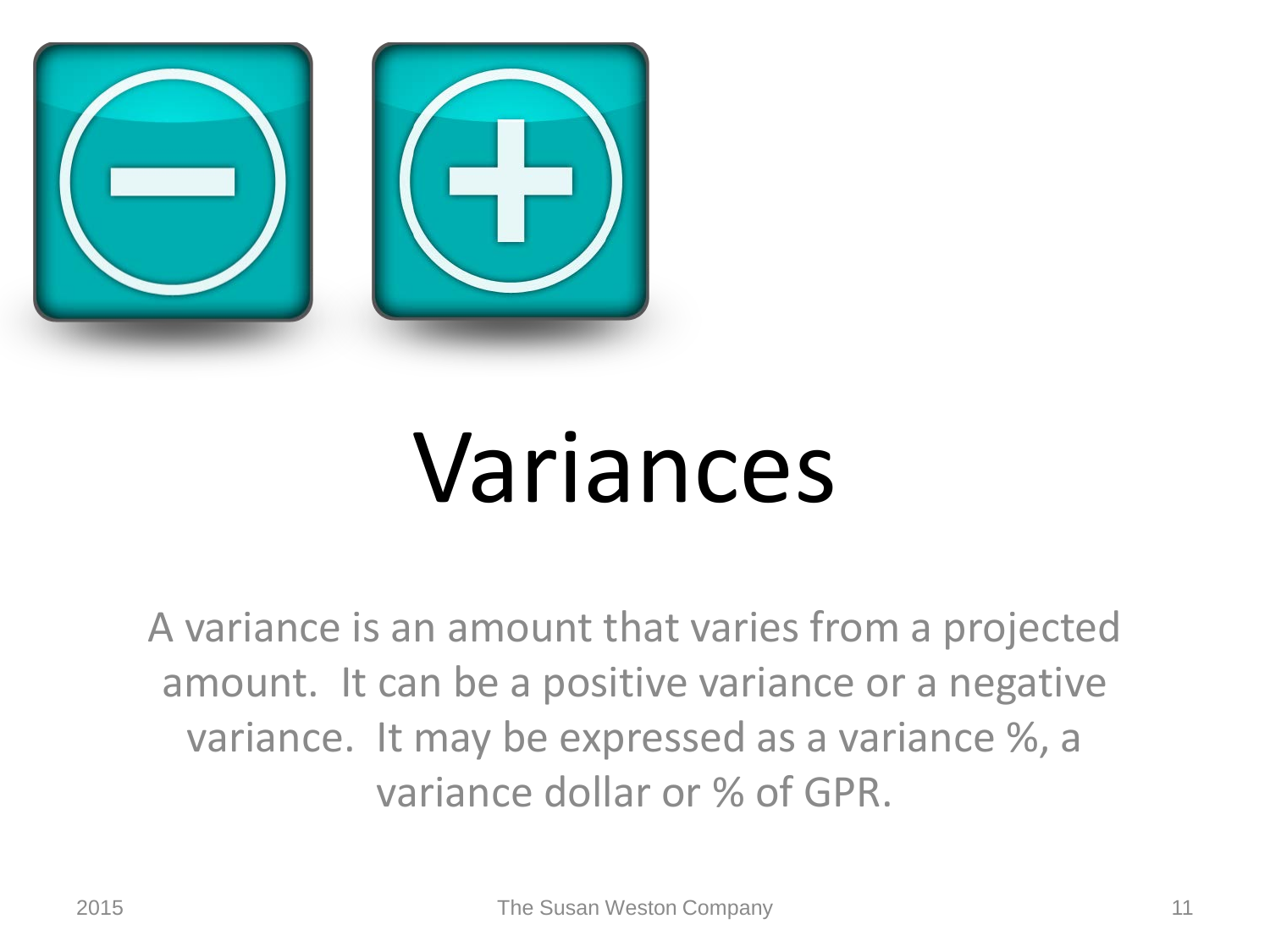#### Sample Variance

EXAMPLE: Other Income is budgeted for the year at \$172,500. Actual Other income for the year is \$164,859. What is the variance to budget?

**SOLUTION**: 172,500 – 164,859 = (7,641) negative variance. 7,641divided by \$172,500 (budget) = .0442956 or (4.4%) variance to budget.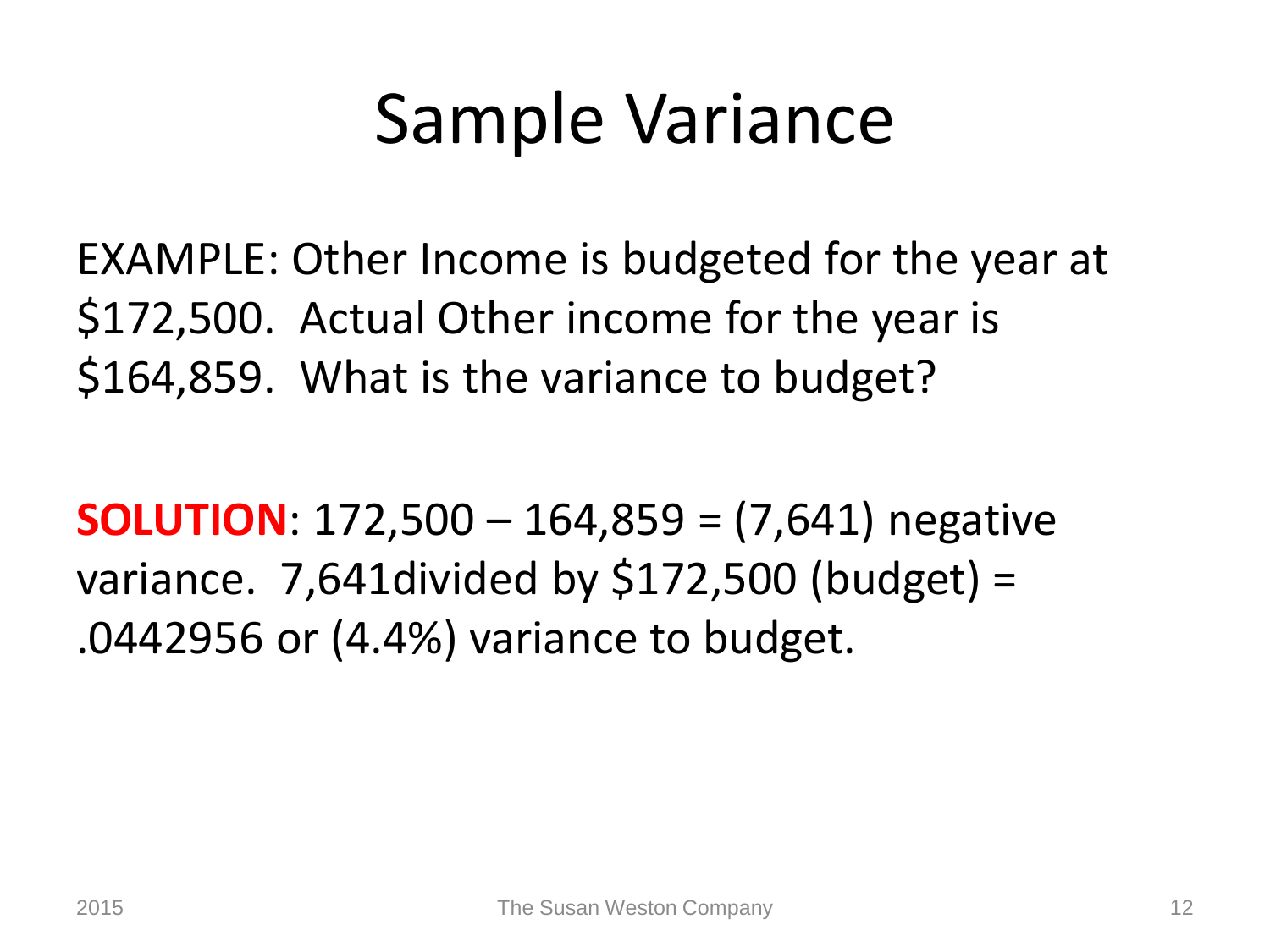

Critical Calculations **are a Part of Your Every Day!**

#### **They Reflect the Value of your Property!**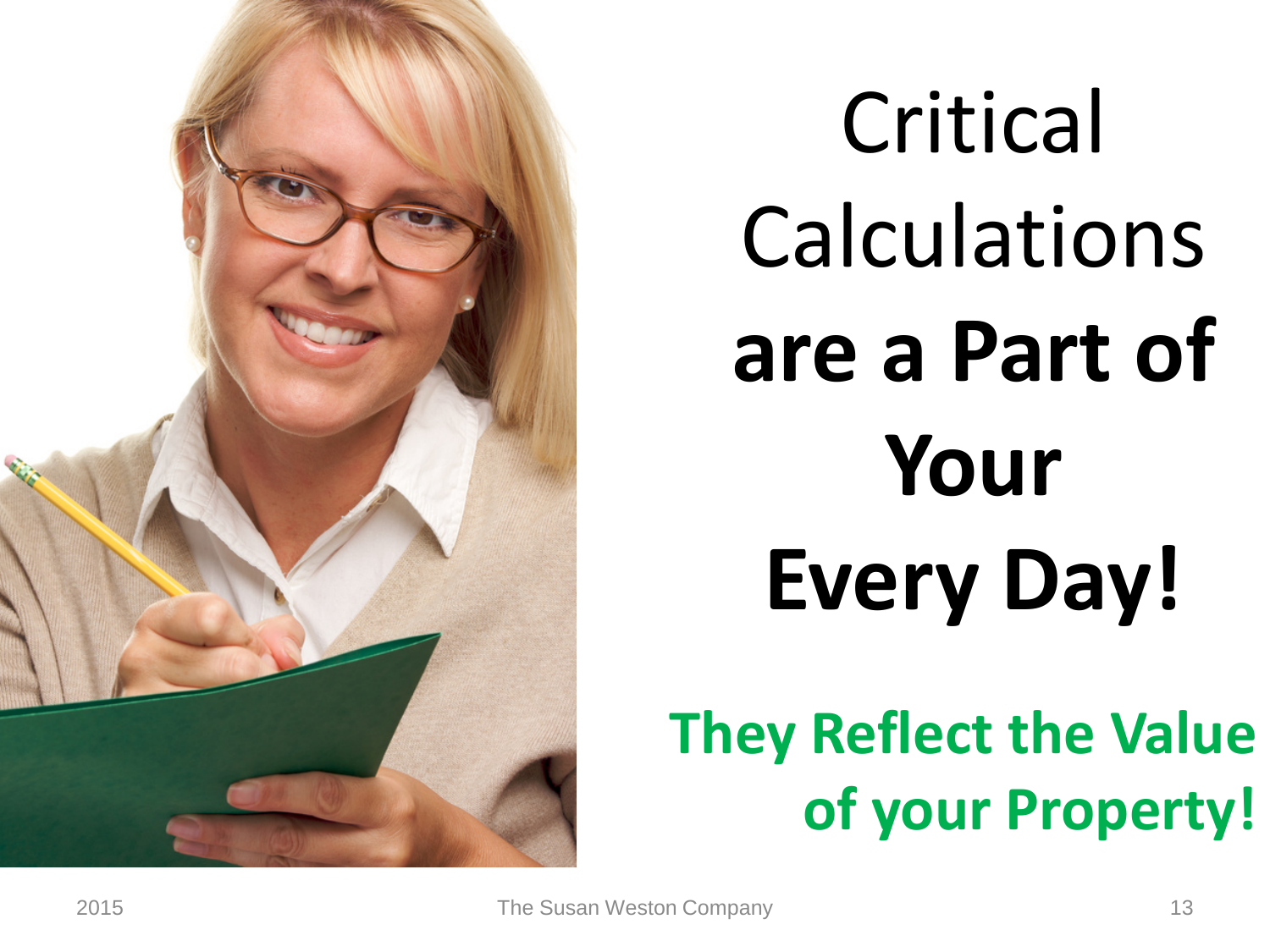#### Test Study Tools – NAA Website

Learn/Education/DesignationPrograms/CandidateResources

- CAM Skill Checks
- Sample Test Questions & Answers
- Sample Application Skill Checks
- CAM Glossary
- CAM Finance Sample Worksheet & Answers
- CAM Test Prep Webinar free on learning management system (CPS)